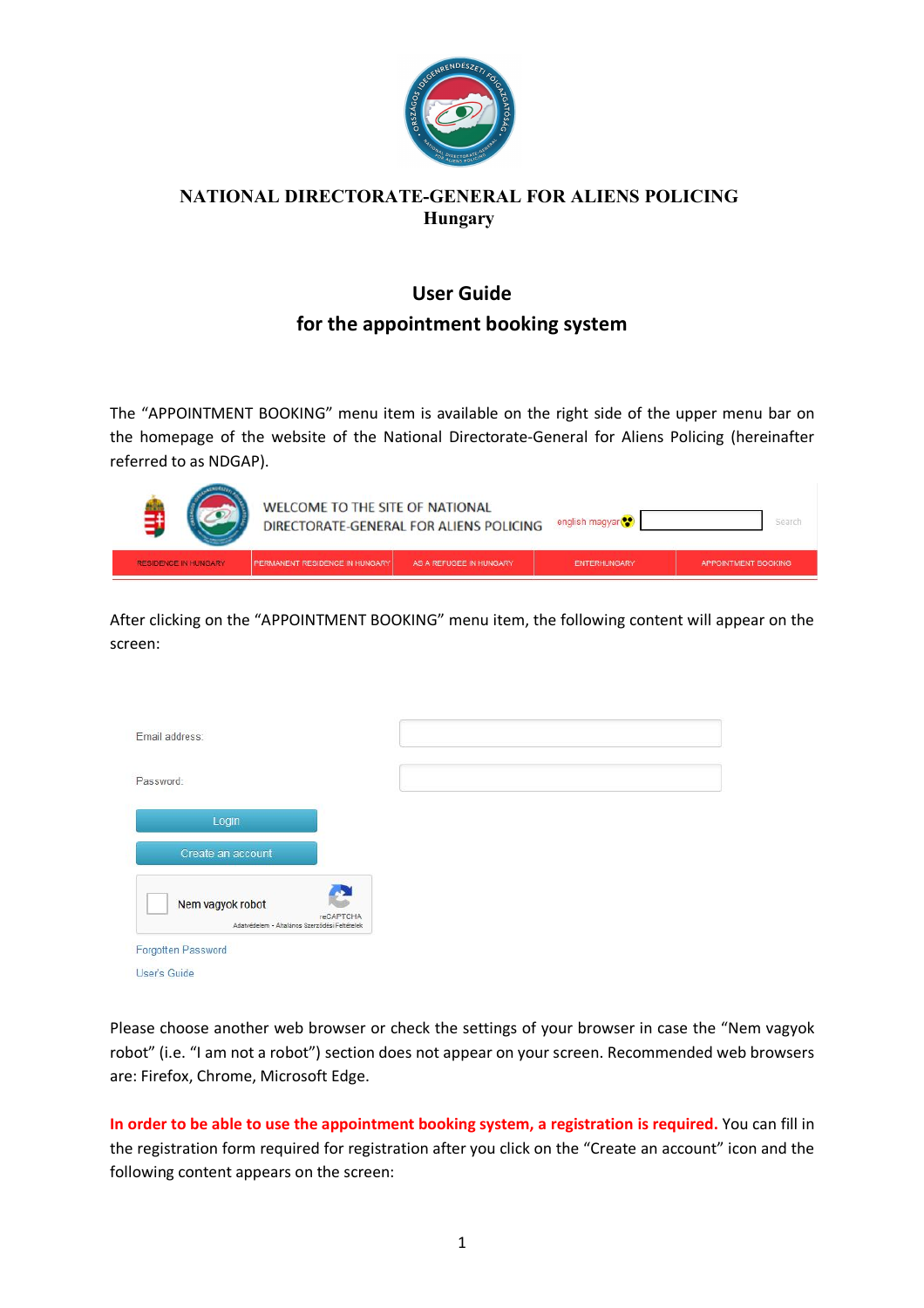| $\overline{\phantom{a}}$                                                       |              |
|--------------------------------------------------------------------------------|--------------|
| Name:                                                                          |              |
| User name:                                                                     |              |
| Password:                                                                      |              |
| Confirm password:                                                              |              |
| Email address:                                                                 |              |
| Confirm email:                                                                 |              |
| Citizenship:                                                                   | $\checkmark$ |
| Place of residence:                                                            | $\checkmark$ |
| Register                                                                       |              |
| Nem vagyok robot<br>reCAPTCHA<br>Adatvédelem - Általános Szerződési Feltételek |              |

User registration

Please fill in the following data fields: "Name", "User name", "Password", "Confirm password", "Email address", "Confirm email". Then, select your "Citizenship" and "Place of residence" from the drop-down list. In all cases, "Place of residence" is to be the name of a settlement in Hungary, based on which the competent Regional Directorate of NDGAP in the administration of you case can be determined. The number of options in the drop-down list can be narrowed down when you start typing the name of the relevant settlement.

**Please note that changing your "Email address" is not possible after your registration.** Please keep this information in mind when you choose which email address to indicate as your mailing address during your registration.

If you filled in the data fields correctly, an **email with a confirmation link in it will be sent to the email address that you indicated in your registration form**, after you click on the "Submit registration" icon. You can finalize your registration by clicking on the confirmation link in the email or pasting it into your web browser.

Please note that **the activation timeframe expires within 24 hours**; therefore, if you do not activate your account using the link in the email within the timeframe available, your registration will become invalid and you will have to wait 48 hours before you can try to register in the appointment booking system of NDGAP again with the same email address.

**If your account is not activated for some reason, please contact our office at the weblap@oif.gov.hu e-mail address.**

If the "Account" has been activated after registration, the corresponding email address cannot be used to register any further accounts on the interface. **An email address can be used only once to create an activated account.**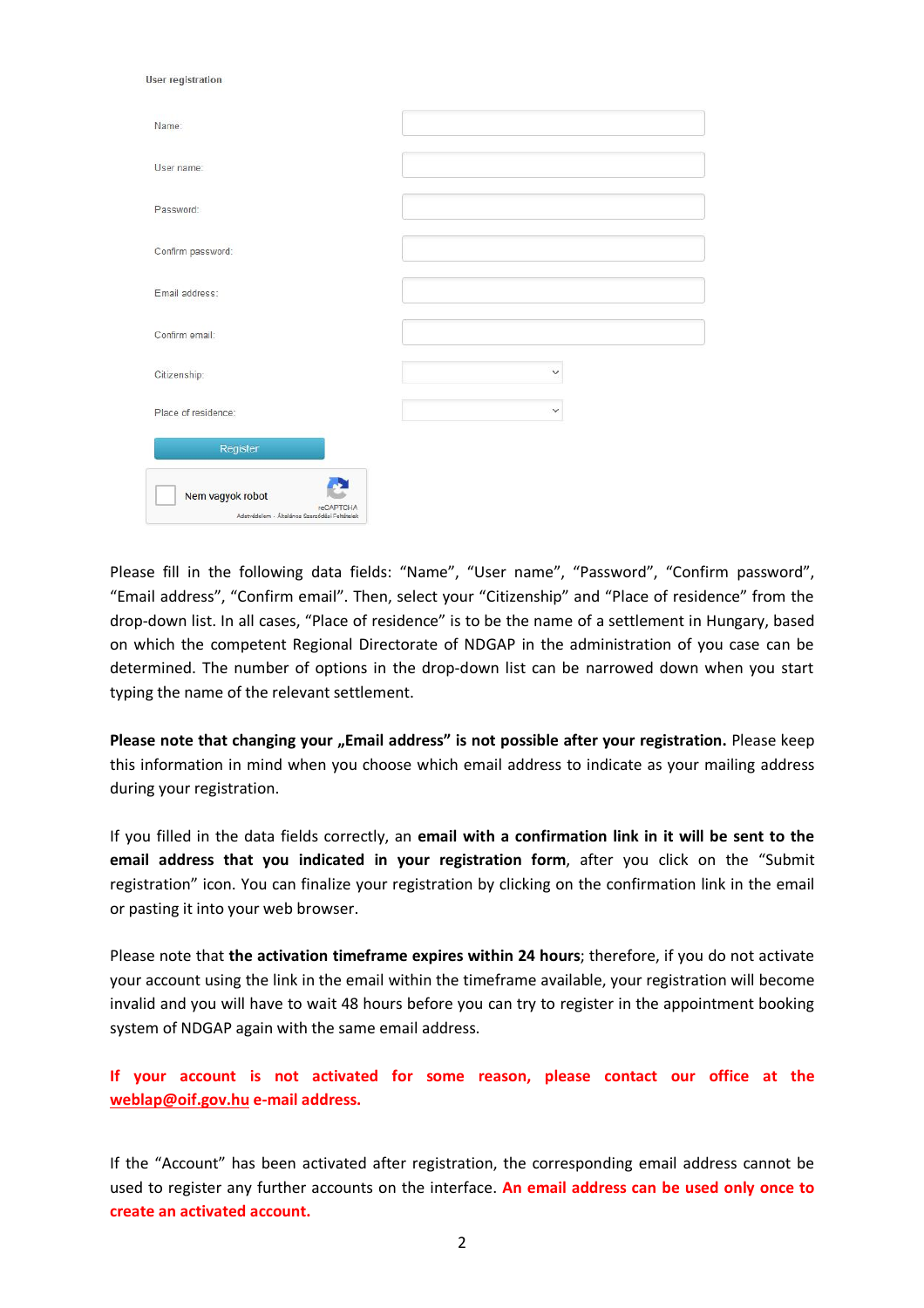After activation, you will be asked to enter your registered email address and the password you indicated when registering. Then, you should continue by clicking on the "Nem vagyok robot" (i.e. "I am not a robot") icon within the appearing section to complete a test task and select the images as correct answers. After completion, click on the "Check" icon to check your answers.

If you complete the test task successfully, a green tick will appear in the checkbox before the "Nem vagyok robot" (i.e. "I am not a robot") icon. If not, you will receive further test tasks for completion from the system.

|                                                                                     | Fiok aktiválva. |
|-------------------------------------------------------------------------------------|-----------------|
|                                                                                     |                 |
|                                                                                     |                 |
|                                                                                     |                 |
| E-mail cím:                                                                         |                 |
| Jelszó:                                                                             |                 |
| Bejetentkezés                                                                       |                 |
| Fiók létrehozása                                                                    |                 |
| n.<br>Nem vagyok robot<br>reCAPTCHA<br>Adamédelem - Általános Szerződési Feltételek |                 |

You can click on the "Login" icon after the green tick has appeared in the checkbox before the "Nem vagyok robot" (i.e. "I am not a robot") icon.

If you forget your password later, you will find a "Forgotten password" link in the login section. After you click on it, you can enter the registered email address to request a temporary password.

| Email address:                                |        |
|-----------------------------------------------|--------|
| Send Temporary Password                       | Cancel |
|                                               |        |
| Nem vagyok robot<br>reCAPTCHA                 |        |
| Adatvédelem - Általános Szerződési Feltételek |        |

Then, by clicking on the "Send Temporary Password" icon, the system will send out a temporary password to the email address you indicated during your registration. When logging in, you are required to enter the received temporary password in the password field.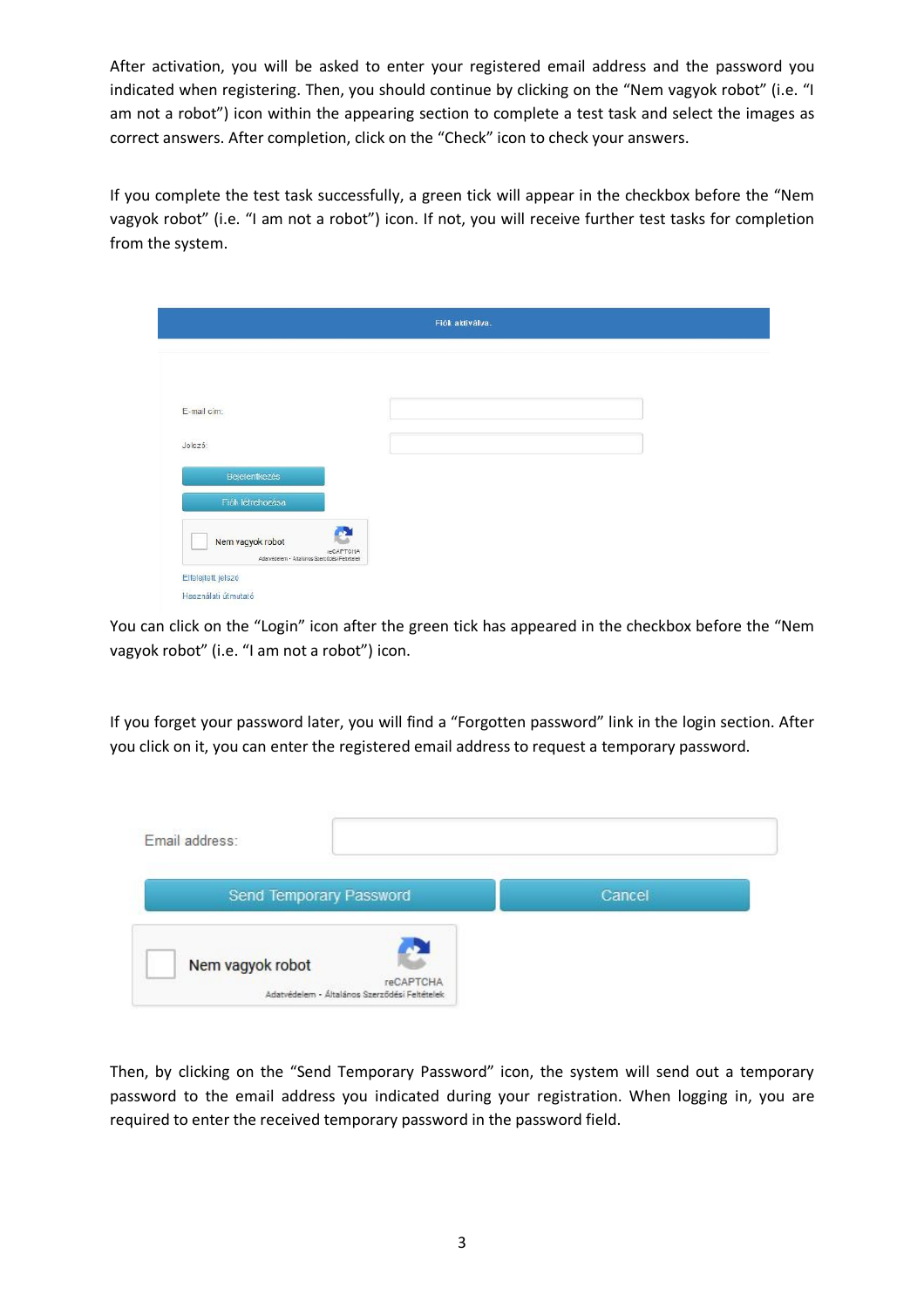| E-mail cím:                   |  |  |
|-------------------------------|--|--|
| Jelszó:                       |  |  |
| <b>Bejelentkezés</b>          |  |  |
| Fiók létrehozása              |  |  |
| Nem vagyok robot<br>reCAPTCHA |  |  |

When you log in to your account by using a temporary password, you will be required to choose and set another password as your own immediately after logging in. To change your password, click on the "My Profile" link, then on the "Modify Password" icon. In this case, your temporary password is required to be entered in the ""Old Password" data field, and the password to be used is required to be entered in the second field (as your "New Password") and your choice of password is required to be confirmed in the third field ("New Password Again").

| APPOINTMENT BOOKING - MODIFY PASSWORD |                           | Logged in: Teszt Elemér |
|---------------------------------------|---------------------------|-------------------------|
| Old Password:                         |                           |                         |
| New Password:                         |                           |                         |
| New Password Again:                   |                           |                         |
|                                       | <b>SAVE MODIFICATIONS</b> | Cancel                  |

You can save your new password by clicking on the "SAVE MODIFICATIONS" ICON. You can use the new password when logging in next time.

Once you log in, you can book an appointment before the client service offices of NDGAP to manage the administration of either pending or non-submitted cases.

Please note that there is no "Back" icon within the appointment booking interface; you can use the "Back to previous page" icon (i.e. the arrow pointing to the left) within your web browser.

The "Citizenship" and "Place of residence" data fields will already be filled in automatically based on the information you provided at the time of registration. However, these data fields can be changed at the time of booking if needed.

**PLEASE NOTE that in all cases, you should book an appointment with the competent client service office as per the place of residence of the person(s) concerned in the specific case.** 

Please select the "Case Type" of the case you intend to manage, then choose the right client service office within the region for you from the "Office" drop-down list.

You can continue by clicking on the "NEXT" icon once you have selected data for all data fields.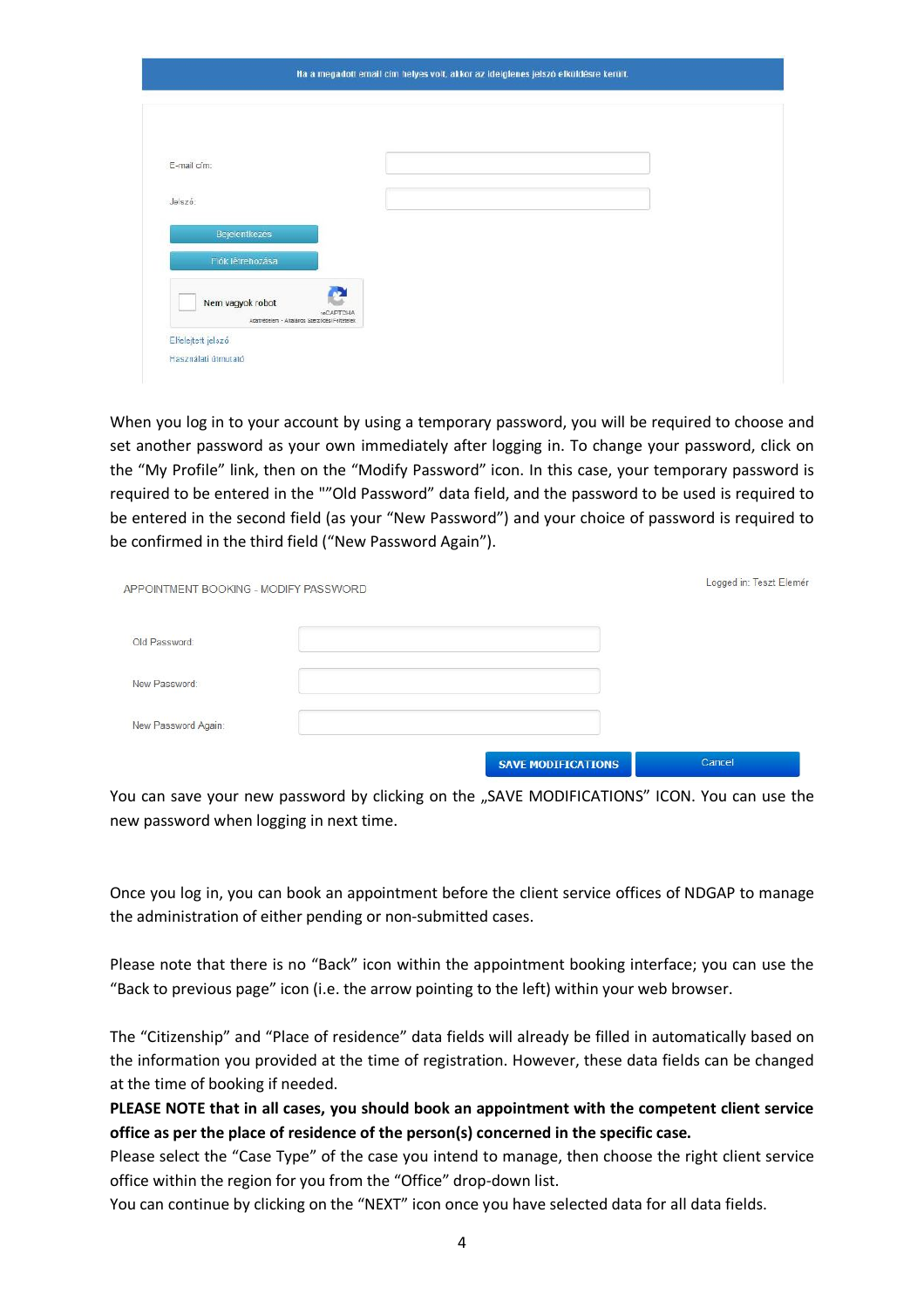#### Logged in: Teszt Elemér

#### APPOINTMENT BOOKING - BASIC DATA

| Citizenship:           | United States Minor Outlying Islands                                      | $\mathbf{v}$ |
|------------------------|---------------------------------------------------------------------------|--------------|
| Case Type:             | First issue /extension of temporary residence permit (ITI) for applicants | $\mathbf{v}$ |
| Place of<br>residence: | Ácsteszér                                                                 | $\mathbf{v}$ |
| Office:                | SZÉKESFEHÉRVÁR - KDRIG 8000 Székesfehérvár, József A. u. 38.              | $\mathbf{v}$ |
|                        |                                                                           | NEXT         |
| List of Bookings       |                                                                           |              |

My Profile

The number of clients who will appear at the time of the specific appointment is to be indicated in the next section. **The maximum number of persons per appointment is five**. By clicking on the "+/-" icons, the number of data fields can be changed. **In case of an application for having an official endorsement affixed on a letter of invitation (for max. 1 person) the maximum number of clients appearing may be 1 person. Thus, in such a case only one field is to be opened, otherwise, by opening multiple fields, no open appointment will appear.**

In proportion to the number of clients specific to the appointment, further fields will appear on the page. The name of a client specific to the appointment is to be entered in each field. **Only one name may be entered in each row.** It is not necessary to indicate the name(s) of the person(s) accompanying the client(s) during the appointment.

If the exact number of persons has been entered and their names have been indicated, please click on the "NEXT" icon.

| APPOINTMENT BOOKING - SPECIFY CLIENTS |                                 | Logged in: Teszt Elemér |
|---------------------------------------|---------------------------------|-------------------------|
| Number of Clients:                    | $\frac{1}{\sqrt{2}}$<br>$1 0 1$ |                         |
| Client Name:                          |                                 |                         |
| Please enter only one name per line!  |                                 | NEXT                    |

On the next page, the suitable appointment is to be chosen from the open appointment options available based on the given parameters by clicking on the "SELECT" icon.

In case there are many open appointments available, they will appear on multiple pages. The number of open appointments appearing per page can be increased or decreased by using the drop-down list at the top of the page ("Show ... entries"). With the search bar next to it, the entry results can be narrowed down.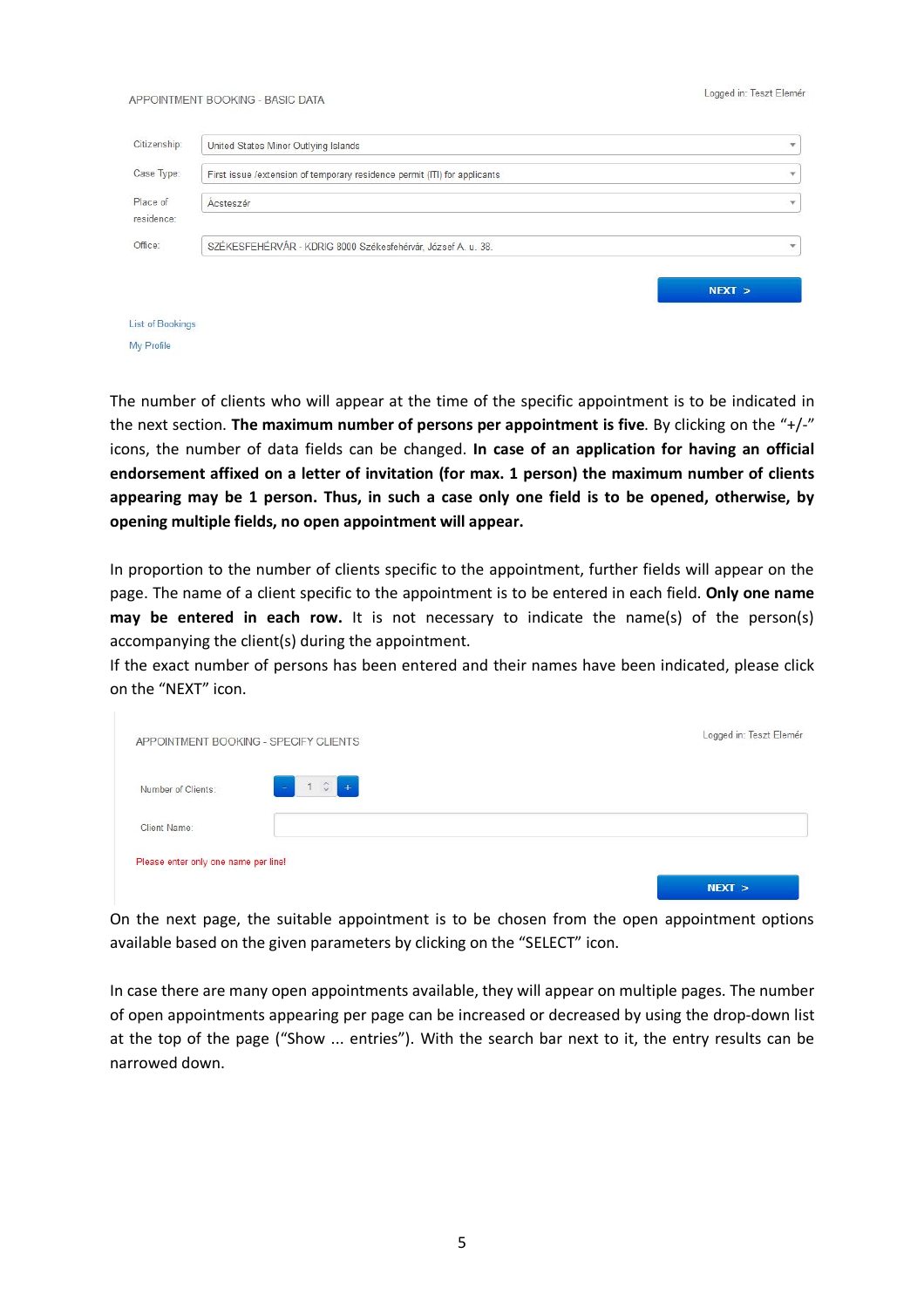APPOINTMENT BOOKING - SELECT DATE

Logged in: Teszt Elemér

| 10<br>Show                     | $\checkmark$<br>entries | Search:                                                                            |
|--------------------------------|-------------------------|------------------------------------------------------------------------------------|
| Date                           | Δ                       | ÷                                                                                  |
| 2022.04.14 07:30 - 07:45       |                         | SELECT >                                                                           |
| 2022.04.14 07:45 - 08:00       |                         | SELECT >                                                                           |
| 2022.04.14 08:00 - 08:15       |                         | SELECT >                                                                           |
| 2022.04.14 08:15 - 08:30       |                         | SELECT >                                                                           |
| 2022.04.14 08:30 - 08:45       |                         | SELECT >                                                                           |
| 2022.04.14 08:45 - 09:00       |                         | SELECT >                                                                           |
| 2022.04.14 09:00 - 09:15       |                         | SELECT >                                                                           |
| 2022.04.14 09:15 - 09:30       |                         | SELECT >                                                                           |
| 2022.04.14 09:30 - 09:45       |                         | SELECT >                                                                           |
| 2022.04.14 09:45 - 10:00       |                         | SELECT >                                                                           |
| Showing 1 to 10 of 184 entries |                         | $\overline{2}$<br>3<br>Previous<br>5<br>19<br>Next<br>$\overline{1}$<br>$\sqrt{2}$ |

After clicking on the "SELECT" icon the "FINALIZE" page will appear. Checking booking details once more will be possible there.

| APPOINTMENT BOOKING - FINALIZE |                                                                           | Logged in: Teszt Elemér |
|--------------------------------|---------------------------------------------------------------------------|-------------------------|
| Case Type:                     | First issue /extension of temporary residence permit (ITI) for applicants |                         |
| Office:                        | SZÉKESFEHÉRVÁR - KDRIG 8000 Székesfehérvár, József A. u. 38.              |                         |
| Date:                          | 2022.04.14 08:30                                                          |                         |
| Duration of Administration:    | 15 min.                                                                   |                         |
| Number of Clients:             |                                                                           |                         |
| Client Names:                  | <b>Teszt Valaki</b>                                                       |                         |
|                                |                                                                           |                         |
|                                |                                                                           | <b>FINALIZE</b>         |

If everything is set correctly, then by clicking on the "FINALIZE" icon, the appointment will be booked. **The specific appointment will only be officially booked after clicking on the "FINALIZE" icon, for which 5 minutes are available. If the timeframe expires, the booking procedure shall be restarted.**

After finalization the following message will appear on the screen: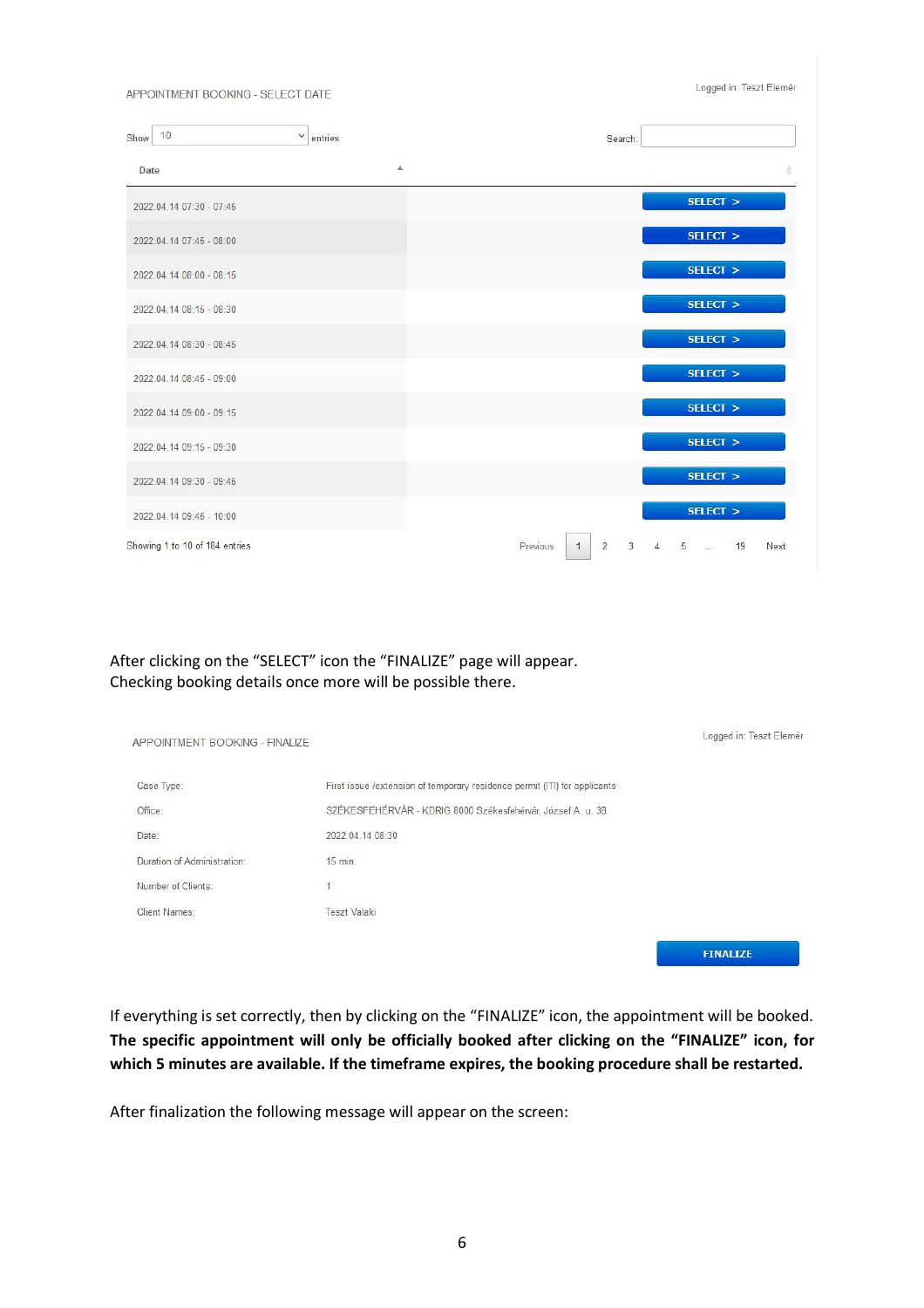```
APPOINTMENT BOOKING
```
The appointment booking was successful List of Bookings My Profile

Viewing the list of booked appointments is available under the "List of Bookings".

The system will also send out a notification as a confirmation that the booking was successful to the email address corresponding to the account concerned:

```
-----------------------------------
Dear Teszt Elemér,
You booked the following appointment:
Case Type: First issue /extension of temporary residence permit (ITI) for applicants
Office: SZÉKESFEHÉRVÁR - KDRIG 8000 Székesfehérvár, József A. u. 38.
Date: 2022.04.14 08:30
Duration of Administration: 15
Number of Clients: 1
Client Names:
      Teszt Valaki
```
Please print this email or use the following code at arrival:

**7W50D** 

```
Best Regards,
National Directorate-General for Aliens Policy
```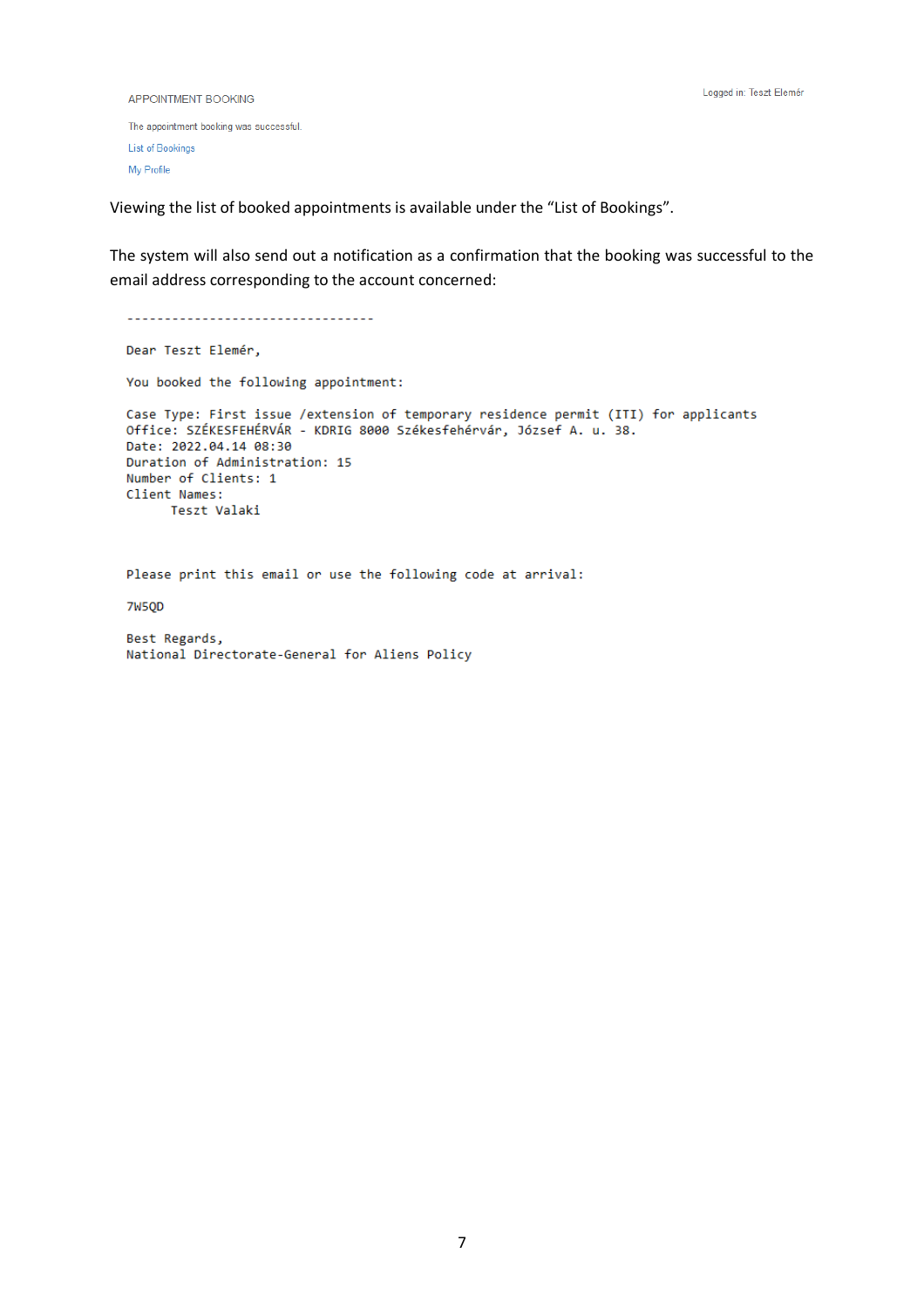### **Please note that under the same account only four active bookings can be had at the same time.**

In case the maximum number of booked appointments is reached, the system will send a notification indicating that booking further appointments is not possible:

|  |  | <b>IDÖPONTFOGLALÁS</b> |
|--|--|------------------------|
|  |  |                        |

Jelenleg nem foglalhat időpontot.

Foglalások listája

Adataim

In case one of the booked appointments is no longer needed, it is can be deleted under the "List of Bookings" page by clicking on the "DELETE" icon next to the appointment concerned. **Deleting an appointment is only possible through the user account.**

| APPOINTMENT BOOKING - LIST OF BOOKINGS   | Logged in: Teszt Elemér                                                                    |  |  |
|------------------------------------------|--------------------------------------------------------------------------------------------|--|--|
| Case Type:                               | <b>DELETE</b><br>First issue /extension of temporary residence permit (ITI) for applicants |  |  |
| Office:                                  | SZÉKESFEHÉRVÁR - KDRIG 8000 Székesfehérvár, József A. u. 38.                               |  |  |
| Date:                                    | 2022.04.14.08:30                                                                           |  |  |
| Duration of Administration: 00:15        |                                                                                            |  |  |
| Number of Clients:                       | 1                                                                                          |  |  |
| Client Names:                            | <b>Teszt Valaki</b>                                                                        |  |  |
| <b>Appointment Booking</b><br>My Profile |                                                                                            |  |  |
| ⊕ oif.gov.hu                             |                                                                                            |  |  |
|                                          | Are you sure you want to cancel your booking?                                              |  |  |
|                                          | OK<br>Mégse                                                                                |  |  |
|                                          |                                                                                            |  |  |

Before deleting the appointment concerned, the system will ask for a confirmation: "Are you sure you want to cancel your booking?". By clicking on the "OK" icon, the user can accept the deletion of the booking and the appointment will be deleted. The system will also send out a message concerning the deletion to the registered email: